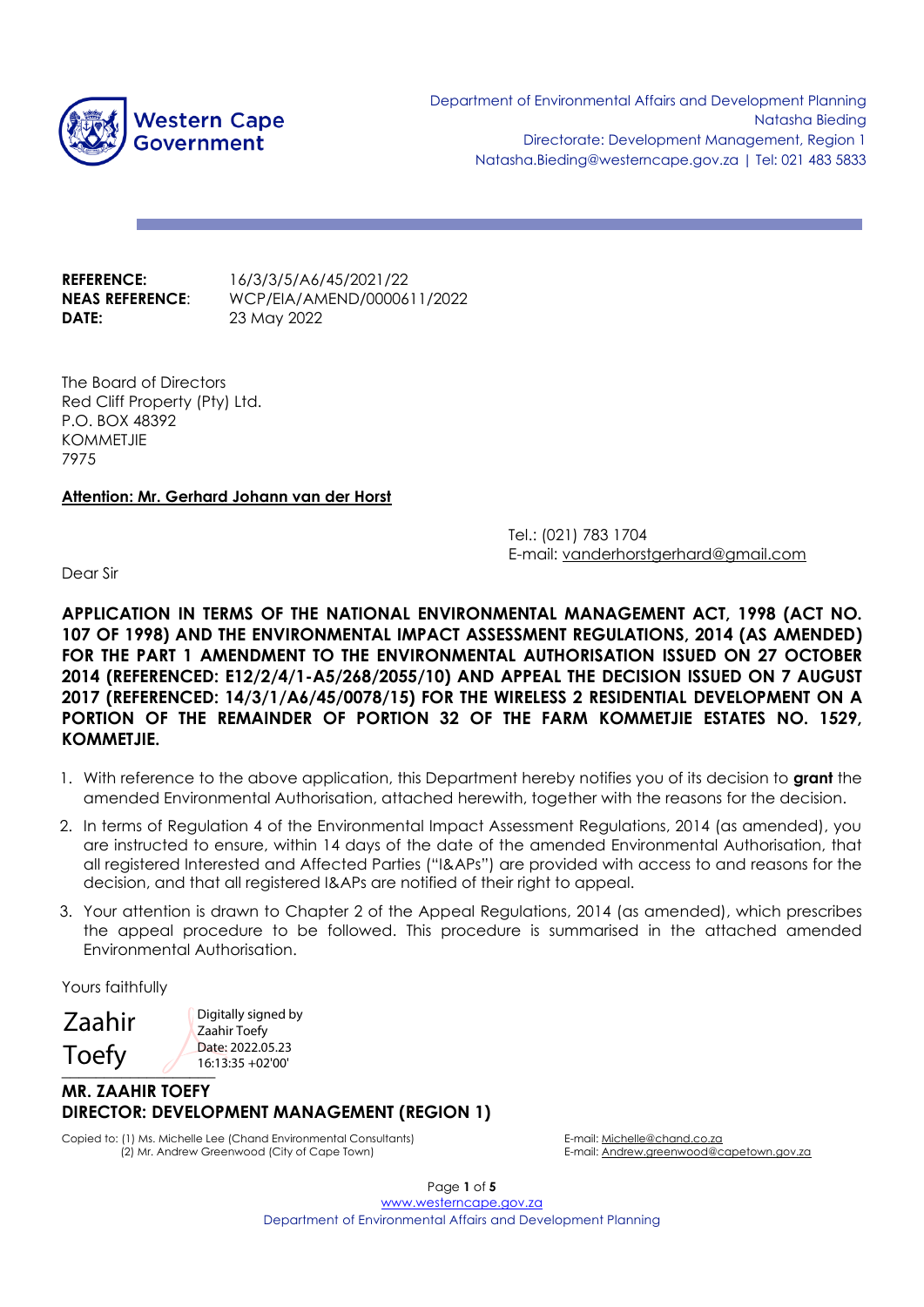

# **ENVIRONMENTAL AUTHORISATION**

**APPLICATION IN TERMS OF THE NATIONAL ENVIRONMENTAL MANAGEMENT ACT, 1998 (ACT NO. 107 OF 1998) AND THE ENVIRONMENTAL IMPACT ASSESSMENT REGULATIONS, 2014 (AS AMENDED) FOR THE PART 1 AMENDMENT TO THE ENVIRONMENTAL AUTHORISATION ISSUED ON 27 OCTOBER 2014 (REFERENCED: E12/2/4/1-A5/268/2055/10) AND APPEAL THE DECISION ISSUED ON 7 AUGUST 2017 (REFERENCED: 14/3/1/A6/45/0078/15) FOR THE WIRELESS 2 RESIDENTIAL DEVELOPMENT ON A PORTION OF THE REMAINDER OF PORTION 32 OF THE FARM KOMMETJIE ESTATES NO. 1529, KOMMETJIE.**

With reference to your application for the abovementioned, find below the outcome with respect to this application.

# **A. DECISION**

By virtue of the powers conferred on it by the National Environmental Management Act, 1998 (Act No. 107 of 1998) ("NEMA") and the Environmental Impact Assessment ("EIA") Regulations, 2014 (as amended), this Department herewith **grants** the amendment of the Environmental Authorisation ("EA") issued on 27 October 2014 (Referenced.: E12/2/4/1-A5/268/2055/10) and the Appeal Decision issued on 7 August 2017 (Referenced: 14/3/1/A6/45/0078/15) in terms of Part 1 of the EIA Regulations, 2014 (as amended).

The Appeal Decision issued on 7 August 2017 is amended as set out below:

1. Condition E1 of the Appeal Decision reads as follows:

"*This environmental authorisation is valid for a period of five years from the date of this Appeal Decision. The holder of must commence with all the listed activities within the said period or this environmental authorisation lapses and a new application for environmental authorisation must be submitted to the Competent Authority, unless the holder has lodged a valid application for the amendment of the validity period of this Appeal Decision authorisation, before the expiry of the environmental authorisation. In such instances, the validity period will be automatically extended ("the period of the administrative extensions") from the day before this environmental authorisation would otherwise have lapsed, until the amendment application for the extension of the validity period is decided. The listed activities, including site preparation, may not commence during the period of administrative extension*".

# **is herewith replaced with the following**

"*The holder must commence with the listed activities on site by* 7 August 2027*. If commencement of the activities does not occur within this period, this amended environmental authorisation lapses and a new application for environmental authorisation must be made in order for the activities to be undertaken".*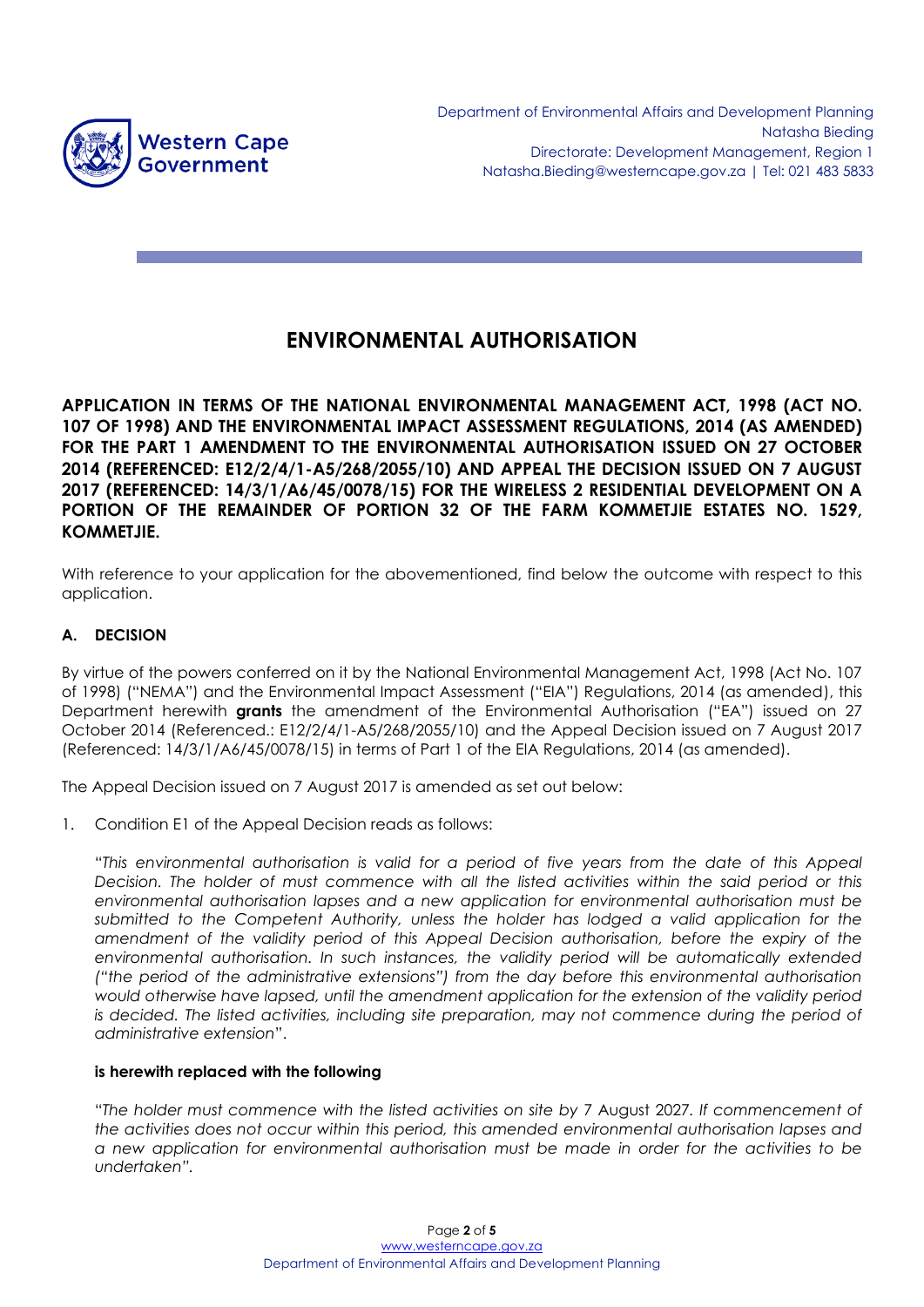# **B. REASONS FOR THE DECISION**

In reaching its decision, this Department took, inter alia, the following into consideration:

- 1. The amendment applied for is in terms of Part 1 of the EIA Regulations, 2014 (as amended) and will not change the scope of the EA issued on 27 October 2014 and the Appeal Decision issued on 7 August 2017 nor trigger any additional listed activities in terms of the EIA Regulations 2014 (as amended).
- 2. According to the information provided in the application form dated 6 April 2022, the registration of water use process in terms of the National Water Act, 1998 (Act No. 36 of 1998) is still underway at the Department of Water and Sanitation and due to the current economic and market conditions, commencement with the proposed development was not possible. A five-year extension of the validity period of the EA issued on 27 October 2014 and the Appeal Decision issued on 7 August 2017 is therefore required and applied for.
- 3. The environment and the rights and interests of Interested and Affected Parties will not be adversely affected by the decision to amend the EA issued on 27 October 2014 and the Appeal Decision issued on 7 August 2017.
- 4. The remaining conditions contained in the EA issued on 27 October 2014 and the Appeal Decision issued on 7 August 2017 remain unchanged and in force.

#### **C. CONDITIONS**

- 1. The holder must in writing, within 14 (fourteen) calendar days of the date of this decision–
	- 1.1. notify all registered Interested and Affected Parties of
		- 1.1.1. the outcome of the application;
		- 1.1.2. the reasons for the decision as included in Section B;
		- 1.1.3. the date of the decision; and
		- 1.1.4. the date when the decision was issued.
	- 1.2. draw the attention of all registered Interested and Affected Parties to the fact that an appeal may be lodged against the decision in terms of the National Appeal Regulations, 2014 (as amended) detailed in Section D below;
	- 1.3. draw the attention of all registered Interested and Affected Parties to the manner in which they may access the decision;
	- 1.4. provide the registered Interested and Affected Parties with:
		- 1.4.1. the name of the holder (entity) of this Environmental Authorisation;
		- 1.4.2. name of the responsible person for this Environmental Authorisation;
		- 1.4.3. postal address of the holder;
		- 1.4.4. telephonic and fax details of the holder;
		- 1.4.5. e-mail address, if any, of the holder; and
		- 1.4.6. the contact details (postal and/or physical address, contact number, facsimile and email address) of the decision-maker and all registered Interested and Affected Parties in the event that an appeal is lodged in terms of the National Appeal Regulations, 2014 (as amended).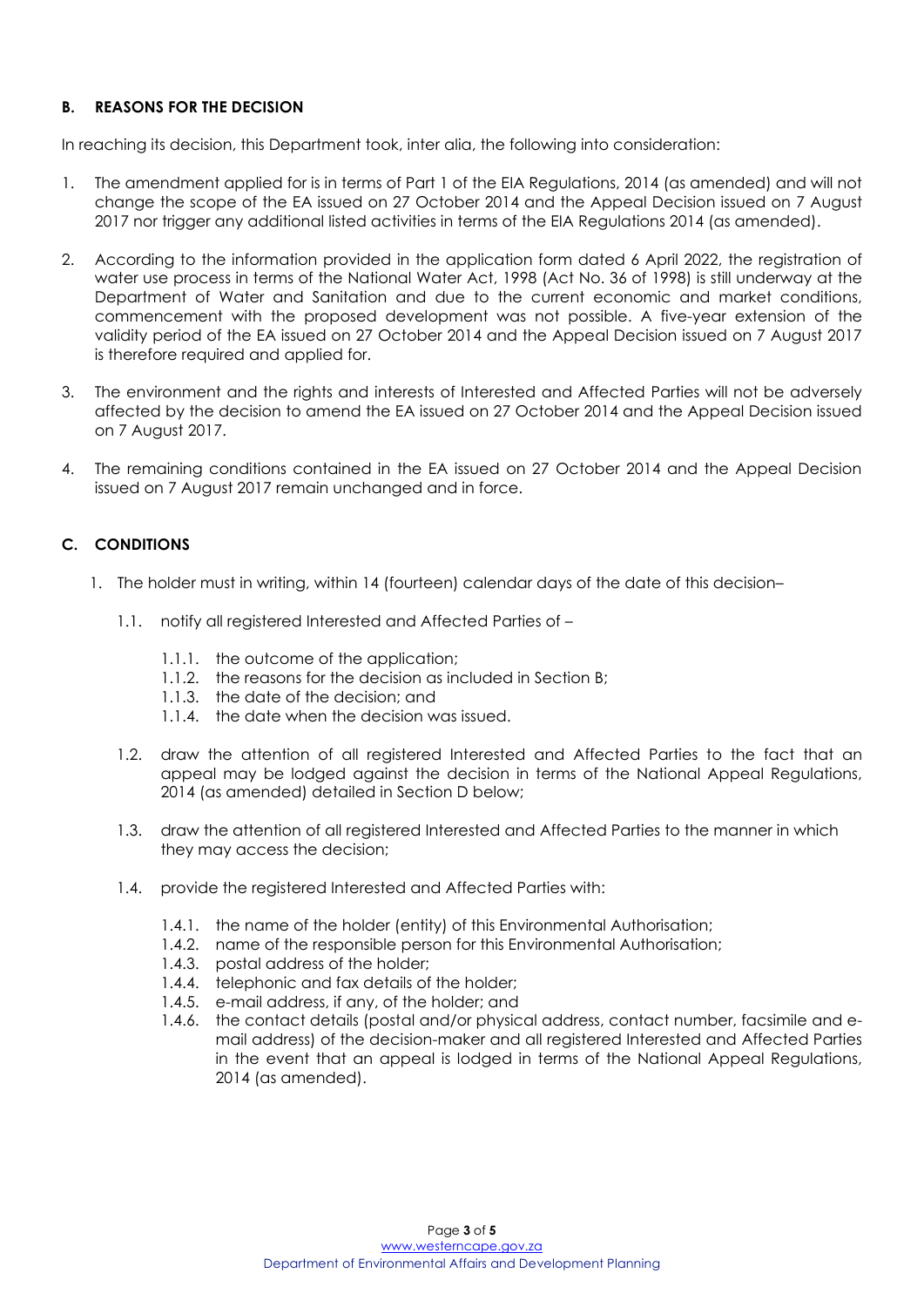# **D. APPEALS**

1. Appeals must comply with the provisions contained in the National Appeal Regulations, 2014 (as amended).

An appellant must –

- 1.1. Submit an appeal in accordance with Regulation 4 to the appeal administrator, within 20 (twenty) calendar days from the date the applicant notified registered Interested and Affected Parties of this decision;
- 1.2. If the appellant is the applicant, provide any registered Interested and Affected Party, any Organ of State and the decision-maker with a copy of the appeal lodged with the appeal administrator;
- 1.3. If the appellant is a person other than the applicant, provide the applicant, any registered Interested and Affected Party, any Organ of State and the decision-maker with a copy of the appeal lodged with the appeal administrator; and
- 1.4. The applicant (if not the appellant), the decision-maker, Interested and Affected Parties and Organs of State must submit their responding statement, if any, to the appeal authority and the appellant within 20 days from the date of receipt of the appeal submission.
- 1.5. The appeal form/s must be submitted by means of one of the following methods:

By post: Attention: Mr. Marius Venter

Western Cape Ministry of Local Government, Environmental Affairs and Development Planning Private Bag X9186 CAPE TOWN <u>8000 - 1990 - 1990 - 1990 - 1990 - 1990 - 1990 - 1990 - 1990 - 1990 - 1990 - 1990 - 1990 - 1990 - 1990 - 1990 </u>

By facsimile: (021) 483 4174; or

By hand: Attention: Mr. Marius Venter (Tel: 021 483 3721), Room 809 8th Floor Utilitas Building, 1 Dorp Street, Cape Town, 8001

By e-mail: DEADP.Appeals@westerncape.gov.za

- 1.6. An electronic copy (word document format) of the appeal and supporting documents must also be submitted.
- 1.7. A prescribed appeal form, as well as assistance regarding the appeal processes is obtainable from the office of the appeal authority at: Tel. (021) 483 3721, E-mail DEADP.Appeals@westerncape.gov.za or URL http://www.westerncape.gov.za/eadp.